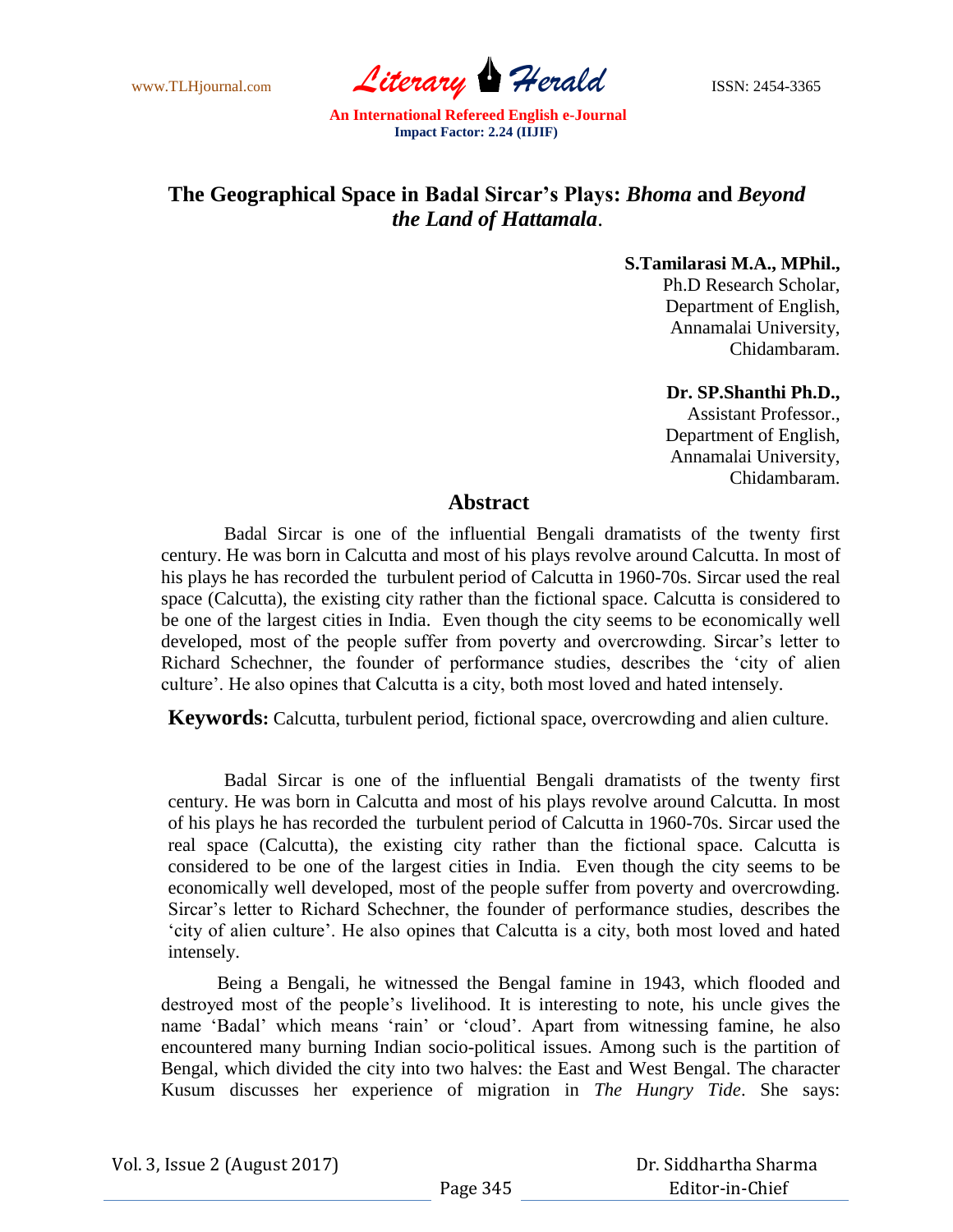www.TLHjournal.com *Literary Herald* **ISSN: 2454-3365** 

Once we lived in Bangladesh, in Khulna jila: we"re tide country people, from the Sundarbans" edge. When the war broke out, our village was burned to ash; we crossed the border, there was nowhere else to go. We were met by the police and taken away; in buses they drove us, to a settlement camp. We"d never seen such a place, such a dry emptiness; the earth was soured it seemed to be stained with blood. For those who lived there, that dust was as good as gold, they loved it just as we love our tide country mud. But no matter how we tried, we couldn"t settle there: rivers ran in our heads, the tides were in our blood. (164-65)

Like the Indians, the entire world considers and worships the land as their Motherland. Susan Bassnett"s *Comparative Literature*: *A Critical Introduction* discusses that any violation of land would be considered as spoiling the women"s virginity. Bassnett says "other colonizers expressed their journeys in terms of land cultivation, planting and fertilizing, hoeing, tilling, ploughing the land, and recently scholars have begun to point out the equation of this kind of imagery with that of rape" (93). The land has been considered as the flesh and blood of people because of its nourishments. Indians especially the tribes worship the five elements (air, water, land, space, and fire) of nature as their God. These kinds of nature's nurture and worships could be destroyed both by a geological hazards as well as man-made disasters. Compared to man-made disasters, it is the nature's violence against people is more vibrant.

*Bhoma* is one such play, which depicts the predicament of people in Sundarban as well as Sundarbans (space) in West Bengal. The critics and scholars agree that Sundarbans is a place which recorded most of the geological hazards and also suggest that it would be terrible to lead a peaceful life. Though Sundarbans is considered being one of the most celebrated and second largest mangrove forests in the world, it has some pessimistic aspects also.

Sircar"s *Bhoma* gives a glimpse of the darker side of the Sundarbans by recording its ecological destruction against people. Many scholars and writers witnessed and recorded Sundarban"s geographical and ecological destruction in their works. Amitav Ghosh is one such writer and his *The Hungry Tide* depicts the darker side of Sundarbans. He also agrees with Sircar and says that Sundarbans is an archipelago of islands and considered as one of the most terrible forest for survival. Ghosh"s character Kanai Dutt discusses the hurdles of livelihood in Sundarbans due to the climatic and geohazards in a forest.

Raja Ambethkar and Jaya Raj"s "Restoration of Human Spirit in *The Hungry Tide*" also agrees with Ghosh and Sircar. They say that Sundarbans is a liquid landscape and it is a place for frequent natural disasters. It wipes out thousand lives of animals and humans. Yann Martel in his the *Life of Pie* observes that it is because of the frequent famine and cyclones, the earth is unbalanced. These kind of unbalance led to the major destructions in Sundarbans coastal ecosystem causing loss of vegetation, poverty, property and human lives. The cultivating lands become salty, which made the farmers starve for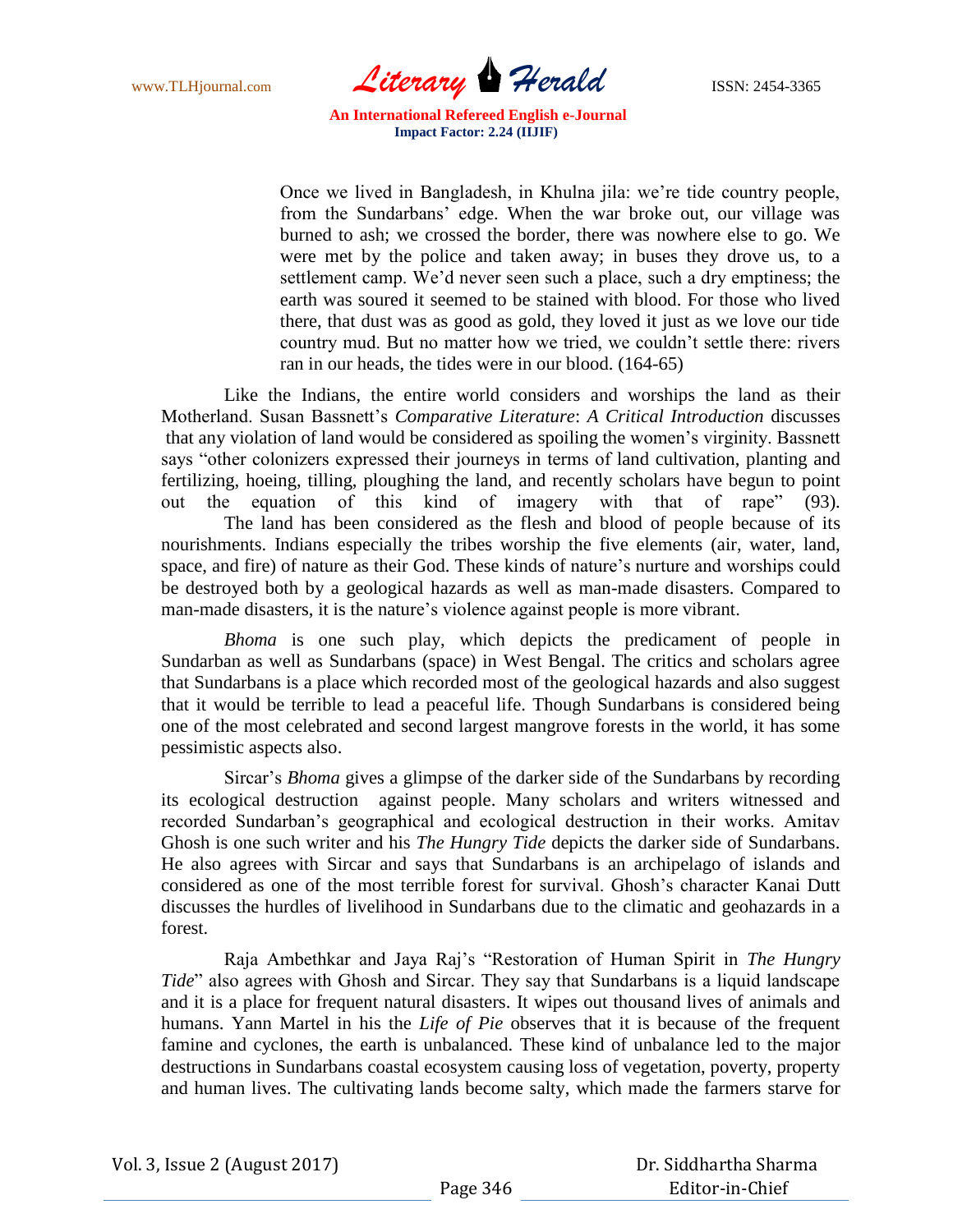www.TLHjournal.com *Literary Herald* ISSN: 2454-3365

food, pure air and water. The heavy tides result in the mixture of brackish water with the pure water.

Most of the people do not have regular jobs and some of them work as part time workers. Such works are: wood-cutters, palm collectors, fishermen, and honey hunters. Some people collects timber for boats, woods for fire, poles for house, grass for matting and reeds for fencing. The inhabitants of the land struggled hard for their survival and migrated to nearby villages. Bhoma"s family is one such family migrated to nearby villages. By seeing Bhoma"s migration, other farmers in Sundarbans migrate and struggle hard for their survival.

Though Bhoma seems to be one of the exploited farmers, he represents the suffering of all the marginalized farmers in his village. Their exploitation is both external as well as internal. The internal wounds of the farmer are the most when compared to the externals. The external exploitation of the farmers is the physical wounds when they are brutally attacked by the wild animals. Yann Martel rightly observes that the farmer's external exploitation in his *Life of Pie*. He says that the Bengal tigers in the forest would sometime go outside to hunt the humans. The villagers are being threatened by the tigers and their livelihood is under question.

Bhoma and his family works in the forest for daily wages and his family is not an exception from the hungry mouth of wild animals. They are also attacked and suffered by animals. Bhoma"s family and other villagers suffered not only from the attack of wild animals but also by the numerous unnamed diseases. ONE. "Bhoma"s mother died of snakebite. His father was dragged away by a crocodile before his very eyes. The younger brother couldn"t stand the tamarind and salt-water mixture and died of diarrhea" (100).

Bhoma's mother died and her whole body turns into blue because of the snake's venom. The crocodile ate the chunks of flesh from his father"s body and made him mutilated. Bhoma says that his father"s blood flows around him like a red river. The Bhoma"s brother who works in the salt water has turned black in colour. Bhoma, the protagonist of the play is himself too seriously attacked by the tiger.

The people of Sundarbans say that the tiger attacks Bhoma"s right eye and made him blind. The vengeance within Bhoma made him to attack the tiger. He killed the tiger with his rusty axe which killed hundreds of villagers before his eyes. Despite all his miseries, it is Bhoma who has the responsibility to look after the dying and mutilated family members. Above all, he has worked hard to fill his mouth and also paid his family debts. He and his brother both are considered as the two breadwinners of their family.

It is melancholic to know that they both strike a clock for only six rupees per day. Learning all the difficulties, most of the Sundarban villagers moved as refugees to the nearby villages. Such villages are Sealdah, Tapsia, Bediadanga, Dhapa and Kusumkumari. Bhoma"s brother is one such person migrated to the next village in Sundarbans. The rest of the family members - Bhoma"s mother, wife, daughter and sisters serve in the house of the gentry. They seem to be washing the pots and pans in their master's household. They become worse than the servants in the family because they are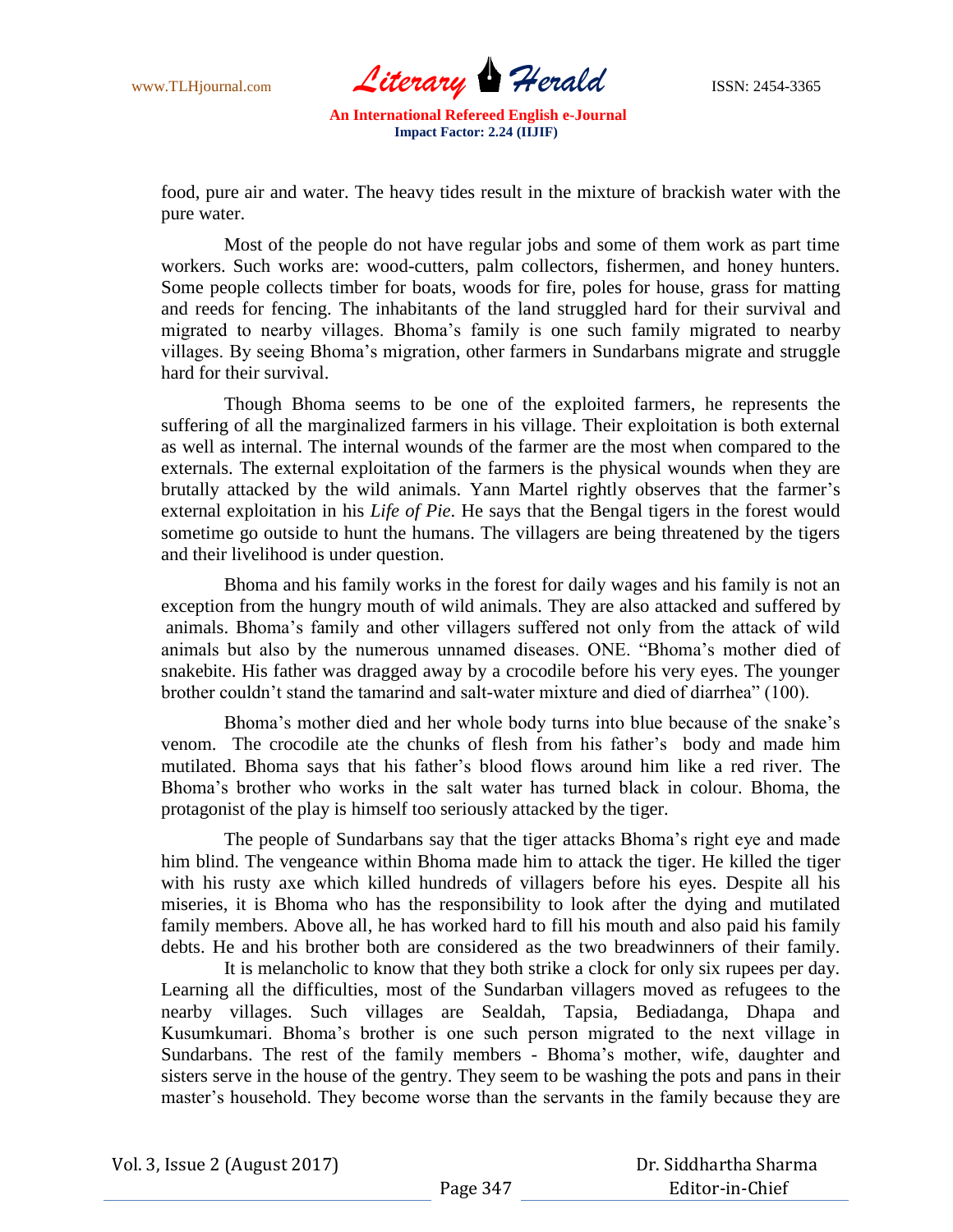www.TLHjournal.com *Literary Herald* **ISSN: 2454-3365** 

master's made them as concubines. Bhoma's mother and sisters carry their master's children in their wombs. SIX. "Carrying in their wombs the children of the gentry" (107).

Though Bhomas" families serve as real breadwinners, the whole family income could not feed the mouth of all. Bhoma seems to be hungry all the time and wishes to eat rice. It is well to quote Marxist views that rich becomes richer and the poor becomes poorer. The landlords are like huge blood sucking bugs sitting at the top of the every farmer's head to suck their blood. To erase and counter such differences, Bhoma has now become more vibrant and violent now.

He takes his rusty axe to revolutionize the weeds (rich landlords) in the society. Learning all the revolutionary aspects of Bhoma, his co-farmers shares the facts about Bhoma, the sacrificer. They say that Bhoma worked for the welfare of all the exploited farmers. The farmers with their deepest concern toward Bhoma says that it is he who withstands and give his life and blood for the survival of the village community. Though he gives his life and blood for the others survival, there is no one to look after him. He is in the death bed and the blood drips from his mouth. While discussing about his sacrifices and his condition, soon his co-farmers become lifeless and their blood becomes cold and inert. It might be interpreted as the force of hierarchy which made them to never raise their heads in the protest. Though both he and his co-farmers struggled hard to erase class/caste distinctions, there is no change in the hierarchial values. Sircar has used many images and symbols to depict natures violence against man as well as the man violence (hierarchy) against his fellow beings.

He has referred hierarchical powers as poisonous weeds of the society. Even though Bhoma tries to remove such poisonous weeds, they are growing and growing at the height of the mountain peaks without any delay. His co-farmers cry loudly and encourage Bhoma"s senses and say that he is alive to care for the farmers. They proudly say Bhoma has risen to attack all the evils in the society and they are within the heart of Bhoma.

> ONE. Hungry. Hungry. Bhoma lies almost lifeless with hunger. Bhoma, the beggar. His axe is rusty. All around there grows a jungle of poisonous weeds and parasites. Poison. There"s the smell of poison in the air. There's the taste of Bhoma's blood on the tongue. We drink Bhoma's blood, and laugh and play. There"s blood dripping down the sides of our mouths, dripping, dripping, the poisonous plants are growing, growing. My blood, man"s blood, becomes cold, c- o-l-d, c-o-l-d… (Lies down. Tune 2 starts. Five is still lying. The others are also lying lifelessly as if put to sleep by poison. One speaks out, as if in a dream, but in a clear voice.) But Bhoma is there! I know Bhoma is there! I know, that"s why I have dreams. Dreams. Bhoma has risen. He has taken up his rusty axe, he's grinding it, sharpening it. There are forests all around him. There's the forest in Bhoma's eyes. The torn eye lights up with the fire that killed the tiger! Bhoma is rising! We are rising! The forest! The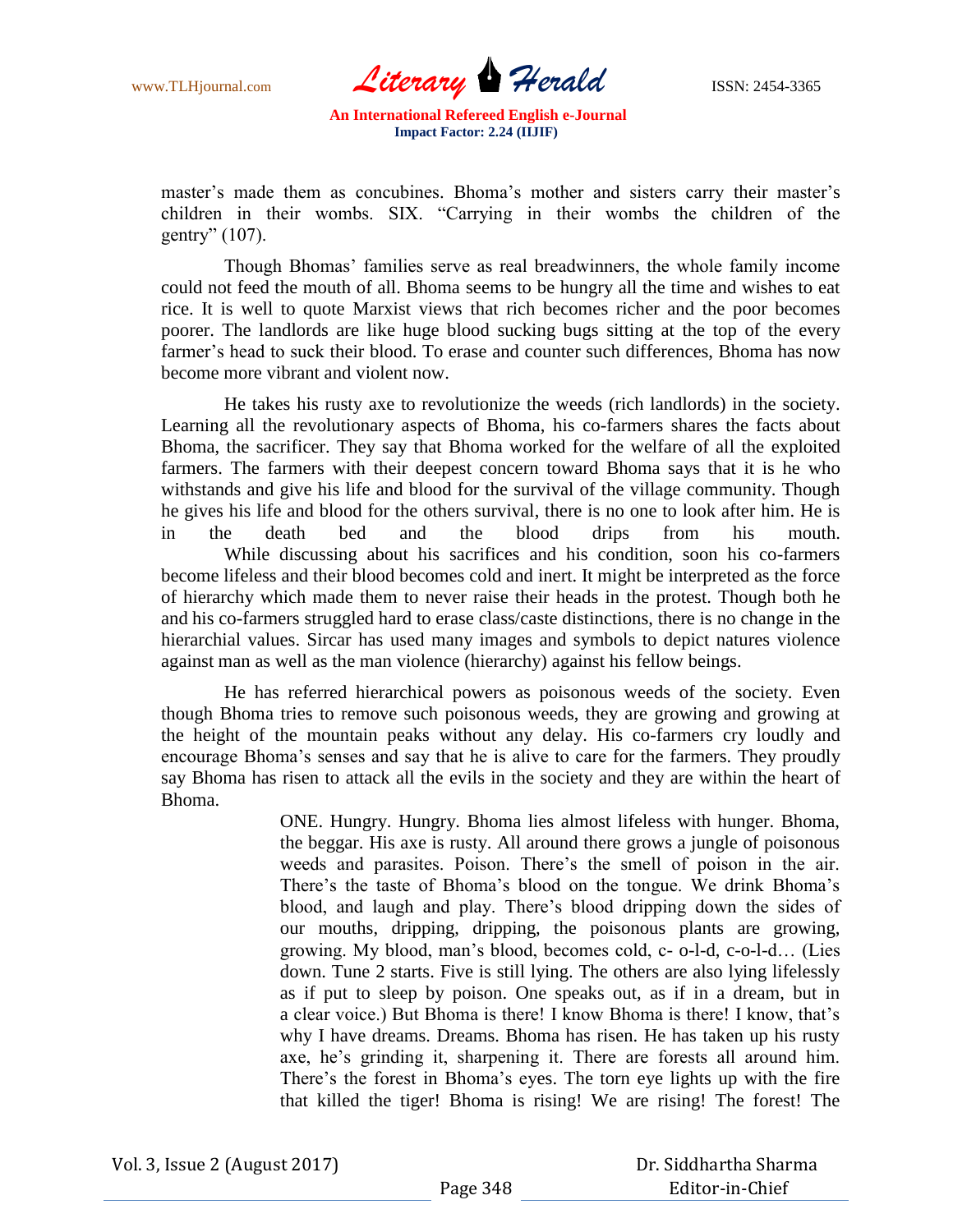www.TLHjournal.com *Literary* **Herald ISSN:** 2454-3365

forest! The forest of poison trees! Pick up your axe! Bhoma! Come on, hit it… Heave ho— $(110)$ 

Through the play, Sircar highlights the predicament of farmers and also encourages them to participate in the revolution. He says people are the heroes by themselves and they have to carry and protect themselves from all the anti-social elements. In this play Bhoma serves as a metaphor and represent farmers exploitation on the whole. As a king who takes cares of his country men, cares for the suppression of his co-farmers in the hands of the landlords as well as from the ecological desolation.

Sircar's second play *Beyond the Land of Hattamala* is a children's based fantasy play. It is about two thieves: Kenaram and Becharam transformed into responsible persons in the utopian land. The play opens with the encounters of thieves robbery in the landlord"s house. Being afraid of both local people as well as the police, the two thieves fall into a river. The thieves after crossing the river, they both landed up in a new land (utopia) where everything is free of cost. Samik Bandyopadhyay"s introduction to Sircar"s

*Beyond the Land of Hattamala* and *Scandal in Fairyland*. He says: For Sircar, this story of two thieves who, fleeing from their pursuers, jump into a river to save their skins and surface in a land where people have never known what money is and live by the principle of "from each according to his capacities, and to each according to his needs' becomes a myth of possibility (ix).

The thieves falling into the water could be interpreted as their soul"s redemption from all the immoral activities in their life. After the entry into a new land, Kenaram informs Becharam that he is hungry and feels thirsty too. They both planned to cheat the coconut vendor and finally amazed with the fact that money had no value in the utopian world. The vendor doubtfully asks both thieves: FIVE (Laughing). "What do you mean 'how much'? As much as you can drink" (She prepares to cut open a green coconut.) (9). Kenaram gets puzzled and asks his friend: BECHARAM. "What"s happening, Dada? I first don"t get it. Is everything on charity here or what"? (17). Becharam wonders and question the vendor:

BECHA. Don't you have to pay any money anywhere? ONE. Money? FOUR. "Oh, I think they"re talking about those ornaments— round, flat discsmade of silver, I think". THREE. I think there are even some made of paper, which pictures on them. FOUR. Oh, I wish Grandma were alive, I could have told her. KENA. Becha, I think I'm going mad! (24)

The two thieves think that they have reached a magical land. They have both enjoyed the scenery of the utopian land which seems to be evergreen and also welcomes them for their happy days. Prashanti Ganesh opines about *Beyond the land of Hattamala*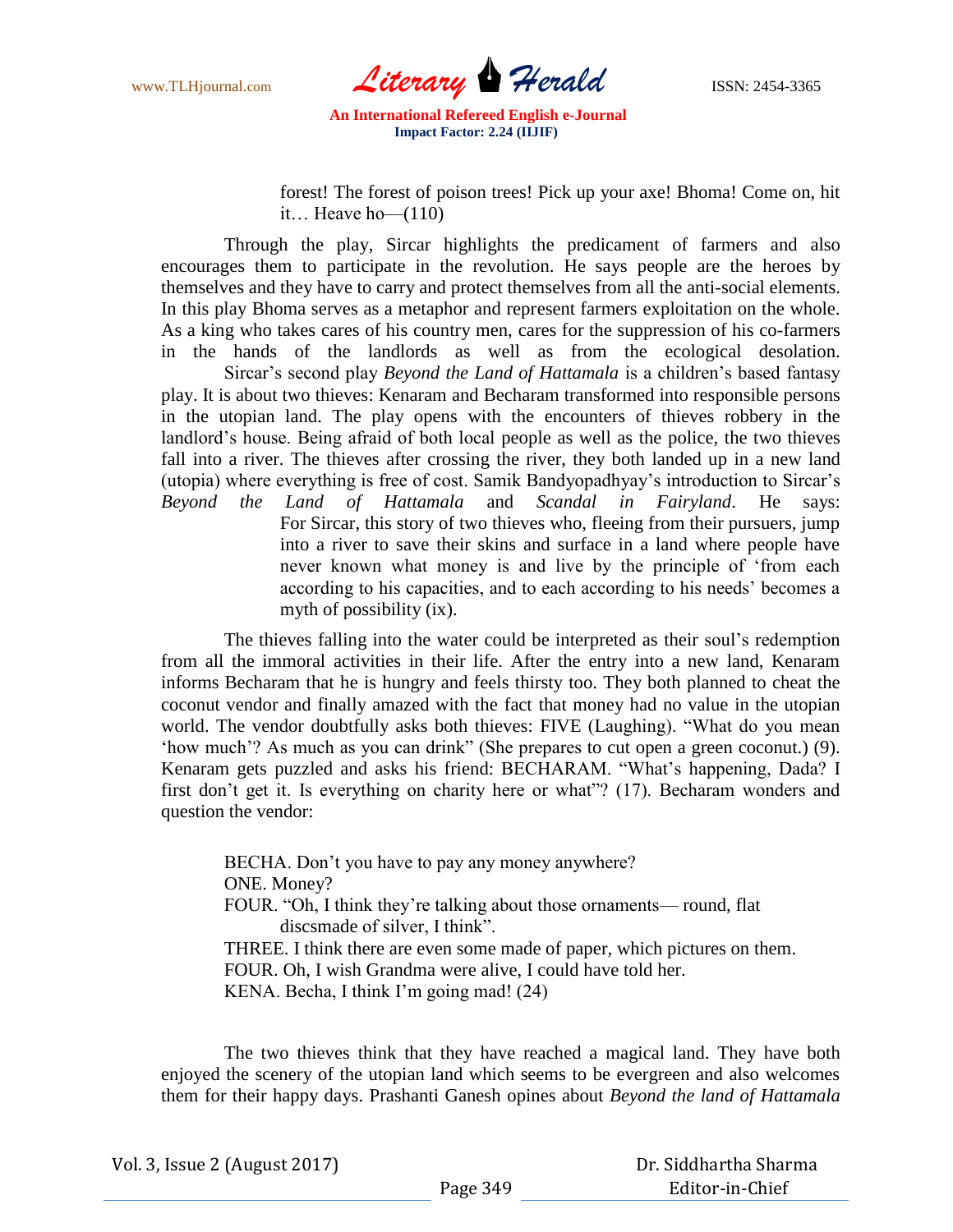www.TLHjournal.com *Literary* **Herald ISSN:** 2454-3365

in her article "Two Thieves and a Village Full of Freebies" that it is a rollicking comedy about two run away thieves Kenaram and Becharam. As the thieves make their way through the village, they discover that everything free there. The thieves enjoy the hospitality of the villagers. They eat sweet tender coconut water, hot payasam at the end of a full meal and even some ripe bananas all for free. She ends up with a suggestion that it is wonderful to be in such a utopian land. These kinds of utopian principles could be seen in William Morris *News from Nowhere*. Morris represented the utopian society where there is no court, no law, no private property, no judge, no corruption, no punishment, no class, no prison and no police.

The thieves late enter the hotel without any abstacle. That"s why they indulge in drilling the hotel"s brick walls inorder to steal food. This is how the people of the world go wrong and indulge themselves in immoral activities. If everybody works for the good of the being, there is no need for theft or murder. The scarcity led them to indulge in immoral activities. Sircar through this play created a utopian land where everybody shares everything without scarcity. It is no need for the thieves to drill the walls because the doors are already opened for the customers upto10pm in the nights. Their drilling noise is heard outside, the two thieves afraid of being caught. Fortunately, they both are appreciated by Doctor. He wants them to teach the art of drilling. He says:

DOCTOR. I"m quite serious. You should be proud of doing something well. I was thinking of learning this wonderful skill from you. Will you teach me? (35). Kenaram agrees and willing to teach the art to him. He also conditioned that learning the art of poker will take some ten years. The Doctor's enthusiasm is disappointed with Kenaram's initial utterance and moreover, he says that he is not too young to learn the art.

But the enthusiastic Kenaram cheer him up by saying that he has the ability to learn the art. He also cautions him that learning the art of poker has a different procedure and it varies from mud walls. He pinpoints that the speed and patience are the two essential elements of this job. At last, the Doctor with the tireless effort learns the art of poker and informs Kenaram that a man must work hard to learn every art and also to taste the fruit of success. He further says that in the utopian land everybody works for the sake of every one and together enjoys the fruit of success.

The Doctor becomes the eye opener of thieves through his enlighten words. They both realize their mistakes and want to work hard. Kenaram utters forcefully if everybody worked hard could anyone ever go to prison ? He says: Nonsense. If we could do that would we need to steal to go to prison? Be flogged as thieves? (36). The Doctor replies that definitely one does not go to prison unless he work hard without indulge in immoral activities. He admires the way the people in utopian land works together to share the burden of the whole mass.

Sircar"s *Bhoma* also shares this view of making an egalitarian society which is free from all anti-social evils. One says: "This earth belongs to ALL of us, doesn"t it Bhoma? If we ALL of us, could work our hardest to make everything we need and then All of us shared all we produced" (86). Learning all the merits of the utopian society,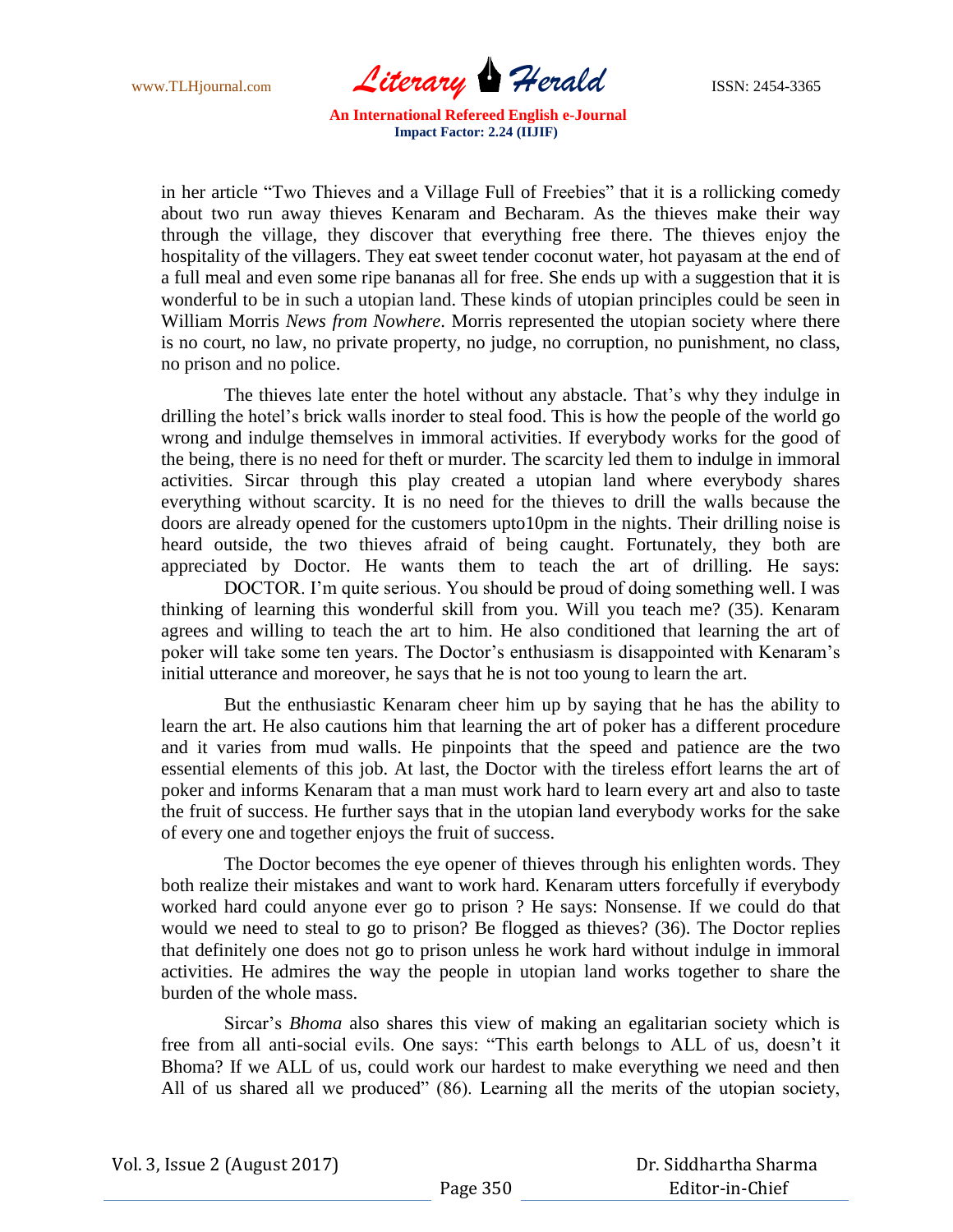www.TLHjournal.com *Literary* **Herald ISSN:** 2454-3365

Becharam questions Doctor that they are people starving outside utopia. He wants to know the cause behind people"s starvation.

The Doctor too agrees that it is a valuable question to be asked. He also wonders people in utopia shares everything out of their leadership and hard work but people outside utopia suffer for a single square meal. He replies that rich and selfish people stagnates the wealth of commoners and make the poor to be even poorer. He analyzes that the dystopian country is the root cause of all anti-social elements in a country. In dystopia, people behave immorally without ethics and humanity and attempts to spend commoners' money lavishly.

The illustration depicts how some people in utopia never utilize the merits of an idealistic society. Kenaram informs the Doctor that he is hungry and does not have food till from the morning. Becharam interrupts their conversation and says: But that"s because you didn"t want to. On purpose (36). The Doctor observes and says that no one in utopia drags/ consumes or asks him to pay money for his food. It is he himself avoids having the food. He further says that some people in utopia do not utilize the sources and blames others for their own convenience. He says Becharam is one such lad.

The two thieves lists out the things they are getting free in utopia: Foods, the shelter, free shave and free shoes. Their guilty conscious made them to utter and think that they are undone anything in utopia, but still they are enjoying everything freely. The Doctor replies that there is nothing comes free and suggests that people who do not work today they would work and compensate for tomorrow. He warns the thieves that they must be aware of the fact that man should not live without work. Moreover, he urges them to work, work, and then work.

He says working together increases the economic growth of the country and in turn it helps the poor to lessen their burdens. His enlightening words made the thieves to redefine, reform and refine themselves. Moreover, it led them to find their jobs and to work for the countries progress. Becharam works as a gardener and Kenaram works as a builder. Their transformation helps for the progress of the country. Chorus in the play happily sings the reformation song and celebrates the progress and transformation of the two thieves.

Sircar"s *Beyond the Land of Hattamala* is one of best illustrations of communist ideology. The newly found utopian land plays a major role in the thieves' transformation into responsible citizens of the world. *Bhoma* and *Beyond the land of Hattamala* are the two plays bring the relationship between people and their living space. *Bhoma* depicts the trauma of the living space (Sundarbans) and the second play *Beyond the Land of Hattamala* portrays the thieves progressive transformation in utopia. Their native land (Hattamala) is a dystopian world and their shift from native living space to utopian space marks their good transformation.